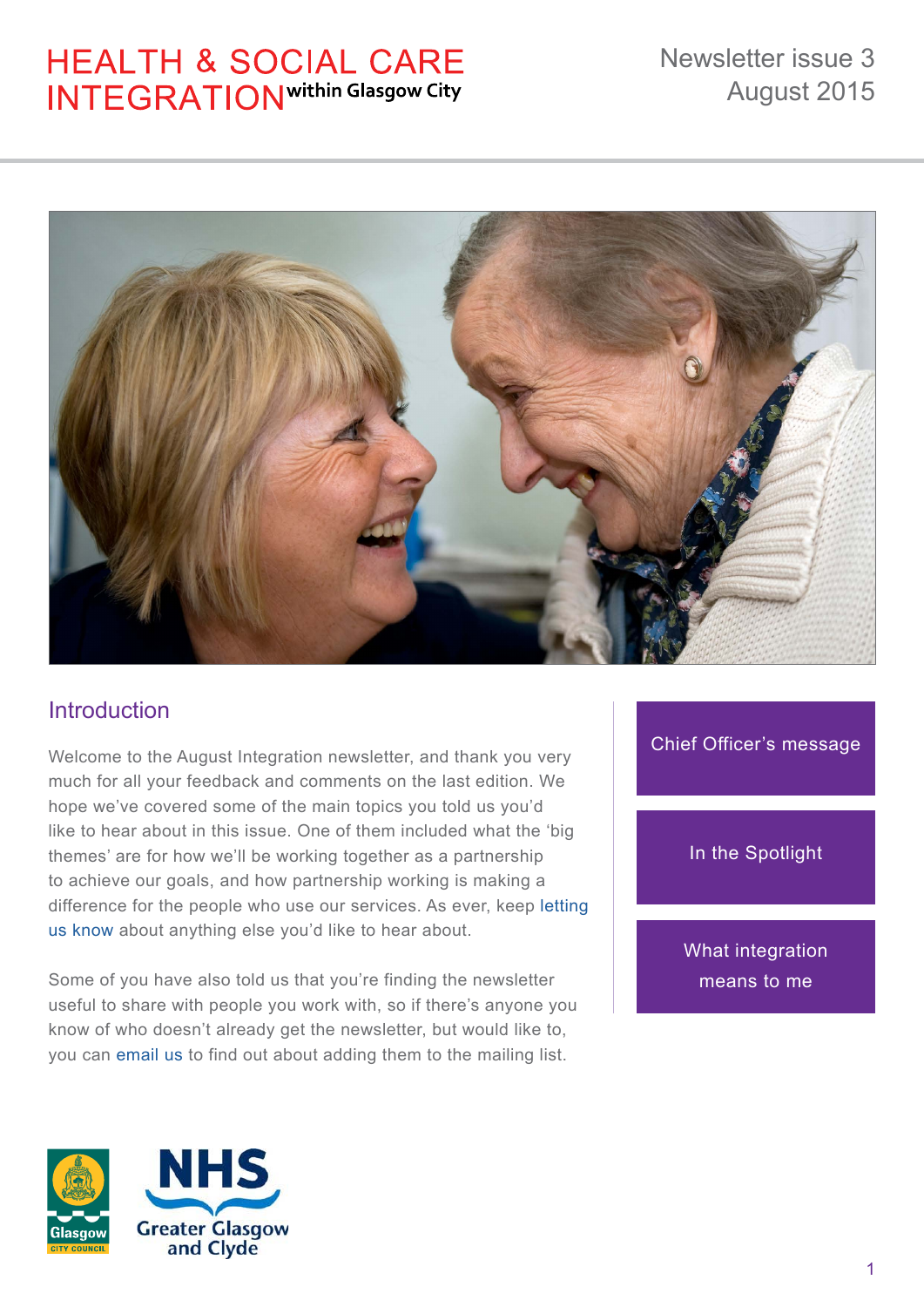### <span id="page-1-0"></span>Chief Officer's message



I hope this month's newsletter will show you how we're moving ahead at a pace on our integration journey while we work towards having an approved Integration Scheme the document that enables the establishment of our Integration Joint Board (IJB). The IJB will then effectively run health and social care in Glasgow city.

The main function of the Integration Joint Board (IJB) is to establish the strategic direction for the delivery of services and to this end, we held a large scale event in the City Chambers at the end of July to complete the initial drafting of the City's health and social care Strategic Plan. The draft plan will be published around late September. I will be keen to hear your views on our draft plan, and information on how to give me your thoughts will be made available when we publish the draft.

The consultation on the Strategic Plan will run up to the end of the year. The primary theme that comes through the draft plan is about how we deliver much more early intervention and preventative care at a very local level across the city in the future. You can read more about the key themes later on in the newsletter.

This is what I mean when I talk about the development of the Partnership. It really is about so much more than the bringing together of two budgets and two workforces, and it really does reinforce for me the fact that whilst those of us who work in Social Work Services or the Health Board will continue to be employed by those organisations, and what we do will broadly remain the same, how we do our work will necessarily have to change if we are to deliver success within the Glasgow City Health and Social Care Partnership.

I will repeat what I've said before, how we are with each other is more important in the integration agenda than what the structure is or who is going to be based where. And that is not just about how the health staff and the social work staff are with each other, it's also about how those two groups of staff are with colleagues from the third and independent sector, carers, patients and service users, and communities. But this change of expectation and being relates to those groups as much as it does to health and social work staff.

And hopefully, through the examples of things that I have seen in practice across the city on some of my visits last month you will begin to get a flavour of how genuine multi-layered partnership working is already happening in places across Glasgow to very great effect in terms of early intervention and prevention.

For example, I hope you are inspired by what you read about what we're doing in reablement with older people in this newsletter. I hope you will be reassured by our rolling out of the community respiratory team's Home Support for People with Chronic Obstructive Pulmonary Disease (COPD) across the city that we are serious in our intention to provide increased early intervention and preventative services and support people to live longer at home.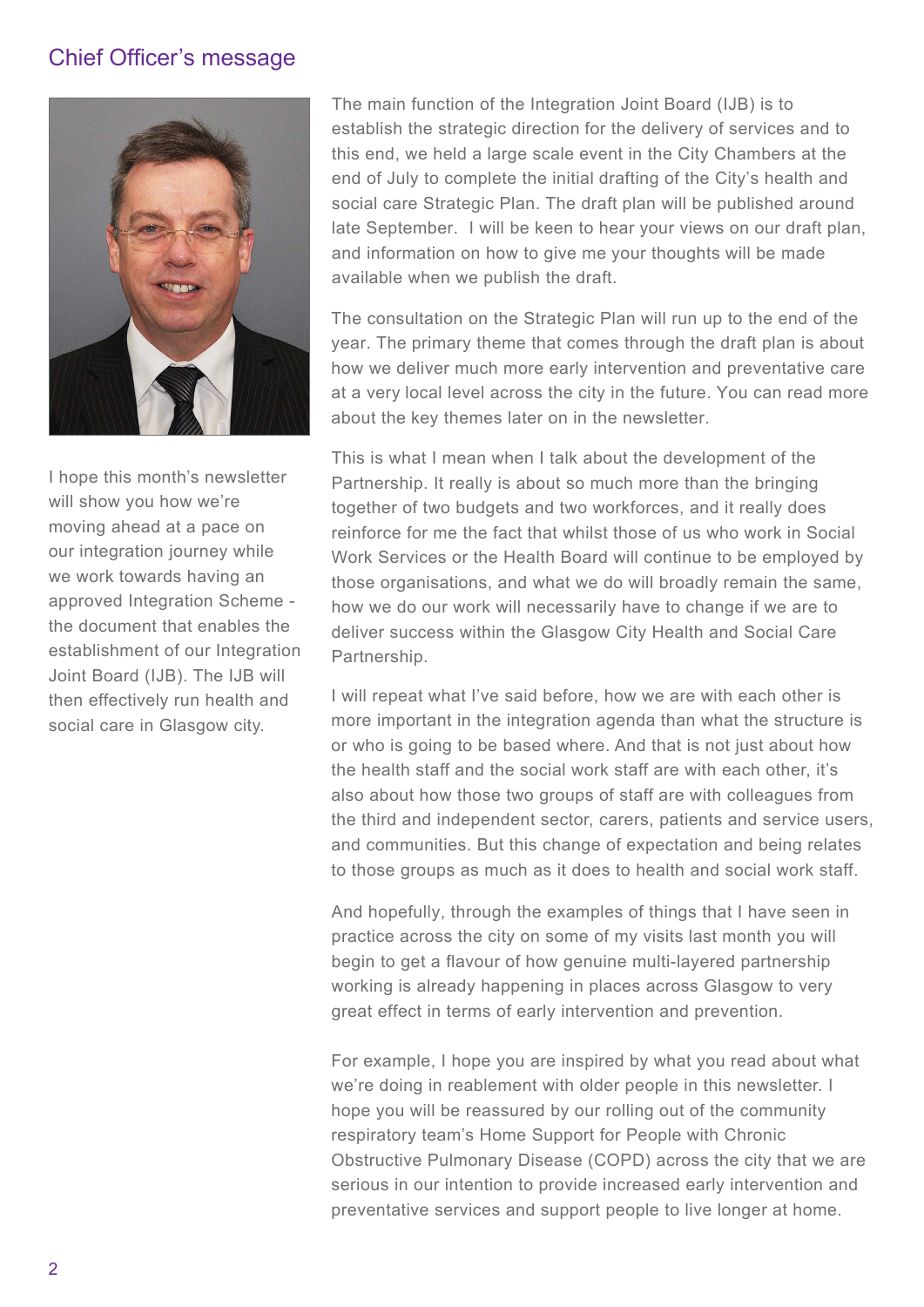### Our Strategic Plan 2016- 2019

As a new Partnership, one of the first things we need to do is to agree what our general direction of travel and our priorities will be and articulate this in a Strategic Plan. We are committed to developing our Strategic Plan in collaboration with the people and organisations who we work with and for - our 'stakeholders'.



By law we are required to establish a Strategic Planning Group, however given the size of Glasgow City, we have actually set up six groups each focussing on one specific area of adult services, but making links across the groups so they work in a joined up way. The groups are focussing on: older people, mental health, disabilities, addictions, homelessness and carers. Strategic Planning Groups contain a number of stakeholders from social work, health, the third and independent sectors, service users, patients and carers. Our planning structures for Children's Services and Criminal Justice remain in place, but with a clear link to the wider planning structure of the Partnership.

As you'll have seen in David's message, a Strategic Planning Group event took place in late July, to bring all the Strategic Planning Groups together to review our working draft Plan. Following this event the Plan is being further developed and it is our intention to publish the draft Strategic Plan in September 2015 and invite comments from all stakeholders, before beginning the more formal consultation process, which can only begin once the Integration Joint Board has been established, later in the year.

When the draft Strategic Plan is published, and when the formal consultation process begins, you will have the opportunity to have your say on the priorities and vision outlined in our draft Plan. All comments will be welcomed and considered in the development of the final draft Plan which will be presented to the Integration Joint Board early next year.

The overall priority for the Glasgow City Health and Social Care Partnership is delivering transformational change in the way health and care services are planned, delivered and accessed in the city.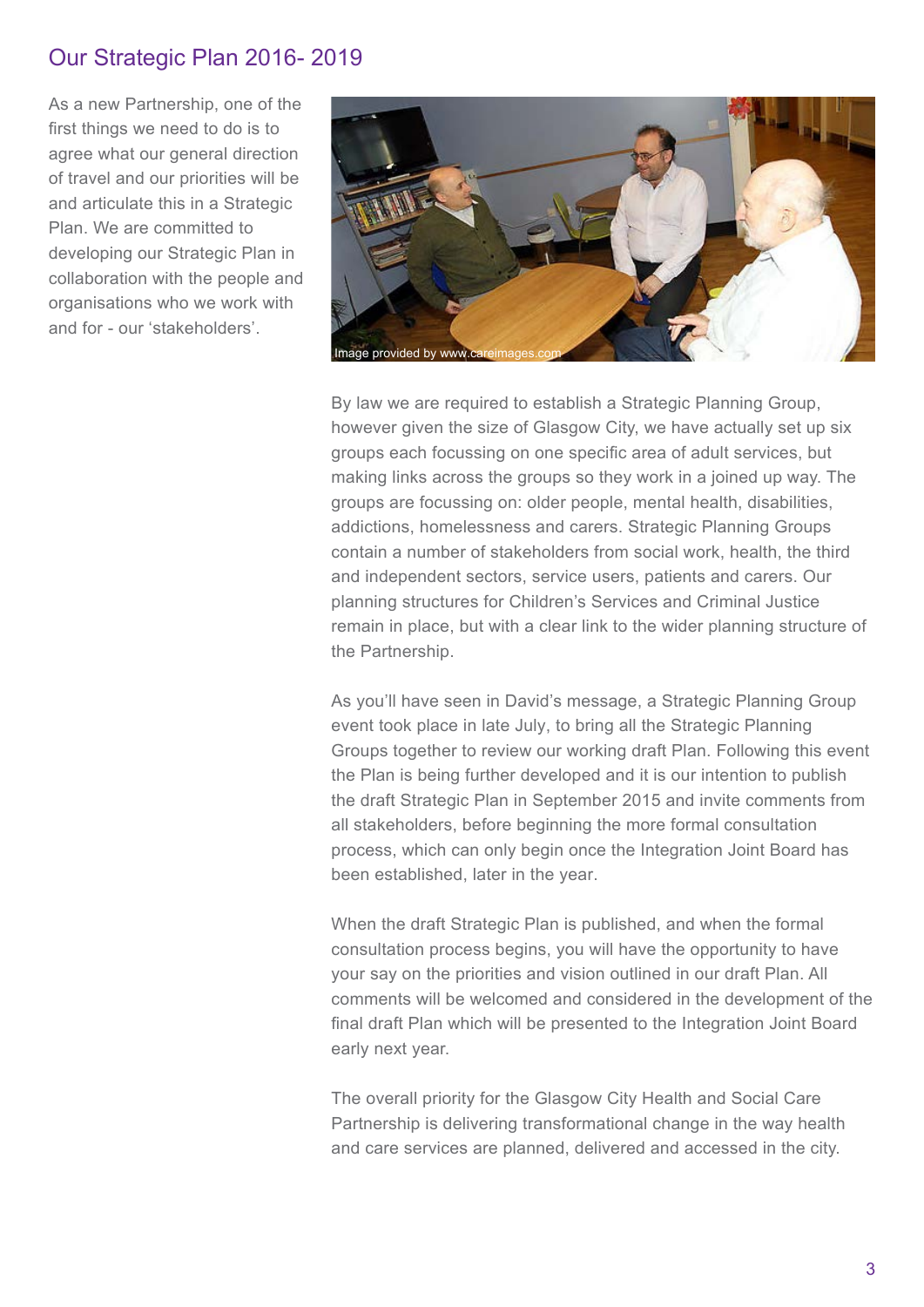We believe that more of the same is not the answer to the challenges facing Glasgow, so we are focussing on:

#### **• Shifting the balance of care**

Services have transformed over recent years to shift the balance of care away from institutional, hospital-led services towards services that are better able to support people in the community and promote recovery and greater independence wherever possible. Glasgow has made significant progress in this area in recent years, and we will continue to build on our successes in future years.

- **• Enabling independent living for longer** As a priority, we will work across our all care groups to support people to continue to live healthy, meaningful lives as active members of their community for as long as possible.
- **• Providing greater self-determination and choice** We are committed to ensuring that service users and their carers are given the opportunity to make their own choices about how they will live their lives and what outcomes they wish to achieve.
- **• Early intervention, prevention and harm reduction** We are committed to working with a broad range of city partners to improve the overall health and well-being of the Glasgow population. We will continue to promote positive health and wellbeing, early intervention, prevention and harm reduction, ensuring that people get the right level of advice and support to maintain their independence, and minimise the number of times that they need health and social services at a point of crisis in their life.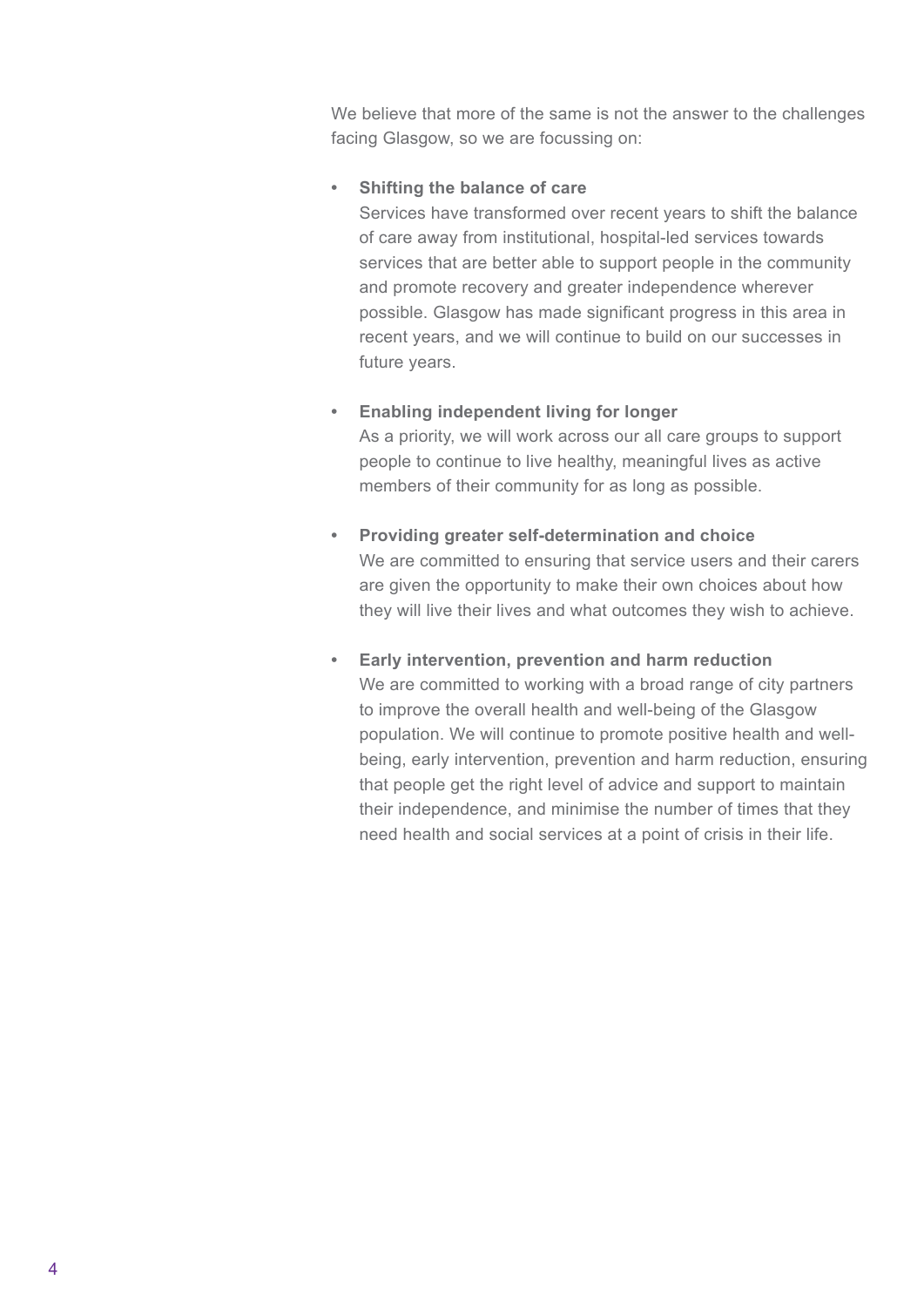# <span id="page-4-0"></span>**In the spotlight**: Glasgow City Reablement service

There are lots of great examples of successful partnership working already across Glasgow City. This month, we profile two of them - the City's **Reablement Service** which aims to build people's confidence in their ability to help themselves, increase their independence, and potentially reduce dependency on long term mainstream home care provision, and the **community respiratory team's** Home Support for People with Chronic Obstructive Pulmonary Disease (COPD)

### **The reablement process involves:**

- **• Screening the person**, which is carried out by the reablement homecare team
- **• Assessing** what they can do for themselves; what they would like to be able to do, or what they used to be able to do before they were admitted to hospital.
- Developing a **care plan** for the person.
- **• A weekly review** to meet changing needs and promote their regained independence.
- **• A final review** at the end of reablement, to log the progress and to see if any changes should be made to their care plan.



Reablement contributes to the key policy objective of supporting people to live healthy and independent lives at home for as long as possible. Reablement is also a way to help vulnerable people to live safely at home. The increasing number of people requiring support and the reality of limited resources requires public services to be innovative in how they deliver support.

The project was launched in October 2011, following consultation with the people who use our services, carers, staff, managers, trade unions and other stakeholders. It was first introduced to service users in the north east of the city, then the south and more recently in the north west.

The first group of people to benefit from the service were older people discharged from a hospital environment. The service was then developed to include other adults, community referrals and other people we cared for who were likely to benefit from reablement. The team have produced [this animated story](http://cordia.co.uk/Our-Services/Cordia-Care/Reablement.aspx) to show how reablement helps people.

Approximately 660 people are screened through reablement every four weeks in Glasgow, and currently 38% of the people who use our services require no on-going care. And the 62% of people who do transfer to mainstream home care, require typically 16% fewer care hours.

The reablement service is a partnership project developed by Social Work Services, Cordia, NHS Greater Glasgow and Clyde and supported by the Social Care Direct team in Customer and Business Services (CBS). You can see [an illustrated version of what](http://cordia.co.uk/Our-Services/Cordia-Care/Reablement.aspx)  [reablement is all about a](http://cordia.co.uk/Our-Services/Cordia-Care/Reablement.aspx)t: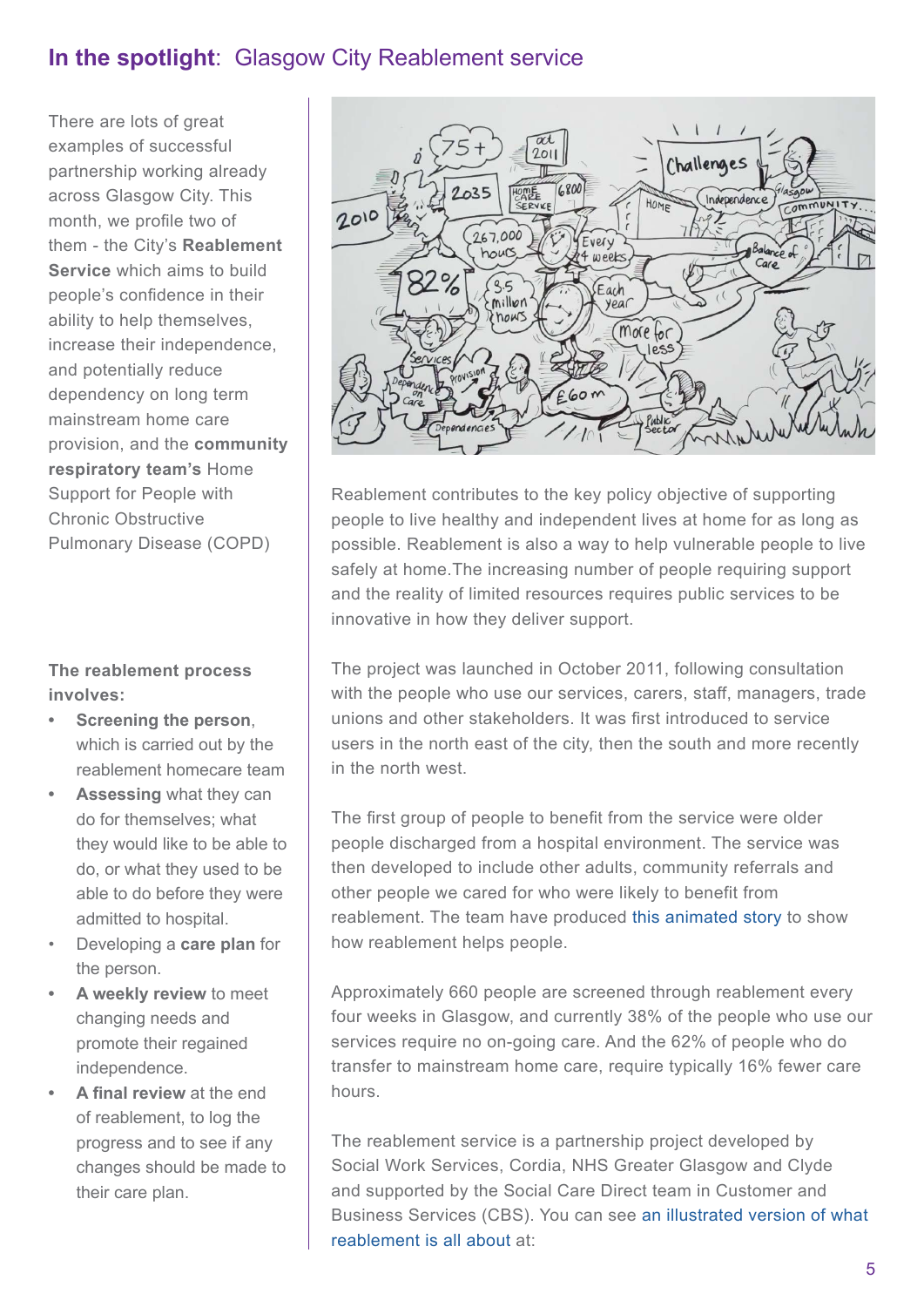# **In the spotlight**: Help at home for people with Chronic Obstructive Pulmonary Disease (COPD)

A successful pilot partnership project in the north west of Glasgow has shown such promising results in helping people who have Chronic Obstructive Pulmonary Disease (COPD) to manage their condition and prevent them from having to be admitted to hospital, that it is now being rolled out across the city.



The service will expand to become a Glasgow City multidisciplinary team including respiratory nurses and dieticians. And for the first time in the city, Health Promotion colleagues will work with the team within people's homes to help housebound patients stop smoking.

COPD is a progressive disease which makes breathing difficult and can mean that people have to be admitted to hospital if symptoms worsen, and the north west area of the city was chosen because more than 40 per cent of people with COPD in the Glasgow and Clyde area live in that area

Since the pilot began in 2013, the north west Community Respiratory Team have supported more than 400 people with COPD to develop a number of ways to live at home and even improve their condition. And following a successful evaluation in March this year, the team is expanding its service across Glasgow City from the autumn.

The team works closely with specialist respiratory nurses, consultant physicians, community nurses and GPs and is made up of health care professionals from Physiotherapy, Occupational Therapy, Pharmacy and Rehabilitation Support. They work closely together and visit patients in their own home to provide:

- Support to prevent unnecessary and unscheduled hospital admissions of COPD patients by the treatment of exacerbations, disease management, and improved education
- Support for the patient to allow early discharge from hospital, working closely with the Early Supported Discharge team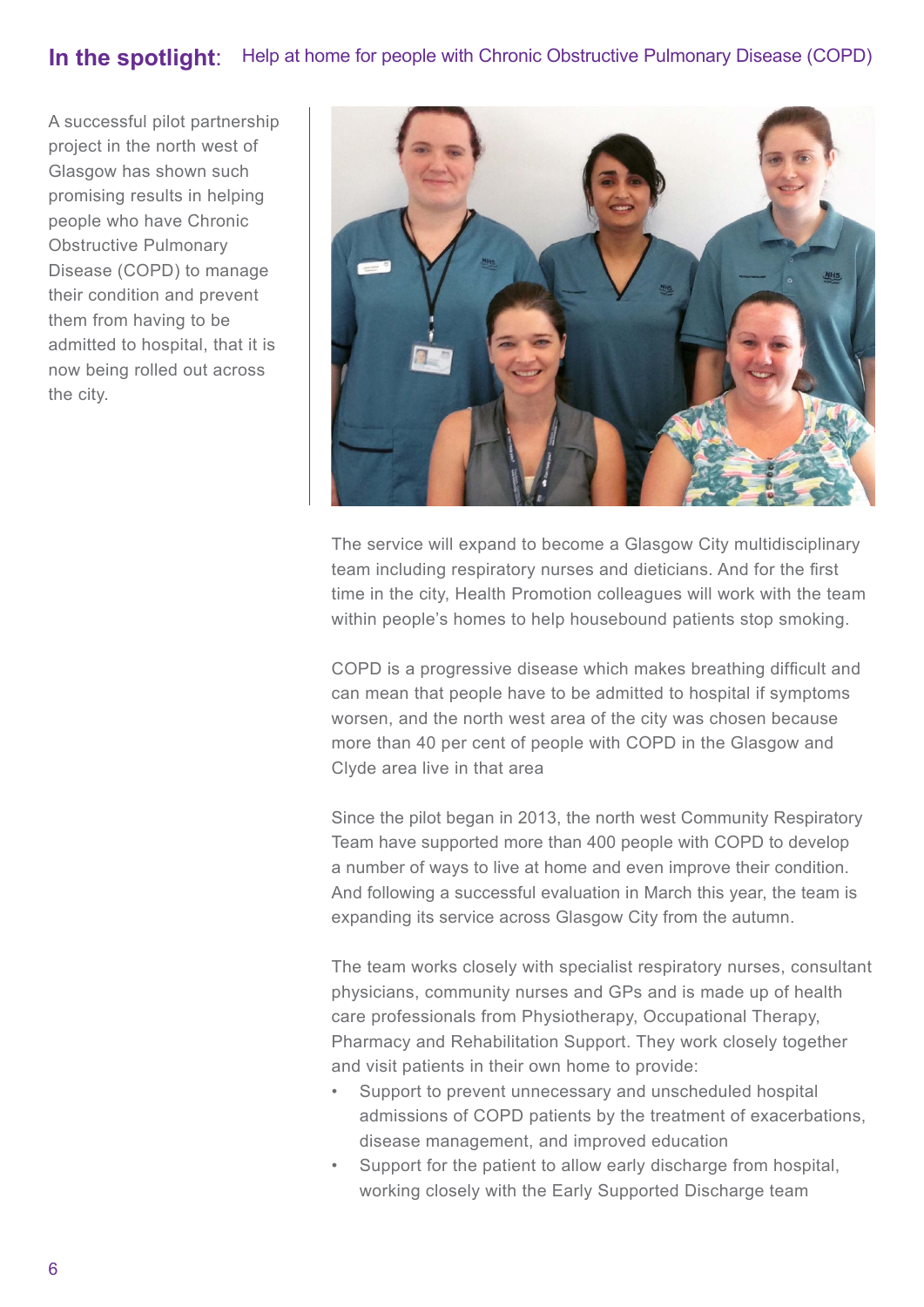- Home based personalised pulmonary rehabilitation for housebound patients and provision of equipment to help people stay independent
- Advice for patients on self management strategies (including inhaler technique)
- Comprehensive medication review for patients with COPD
- Regular home contact by the team to supply advice, reassurance and guidance in self-care
- Ways of identifying and monitoring patients at high risk of exacerbations and undertake activities to avoid emergency admissions
- Direct access for patients to the team to optimise selfmanagement and early response to treatment

Since the pilot began, evaluation has shown that 90 per cent of those who were at risk of being admitted to hospital were seen by the team within one day, and two weeks following an assessment, 80 per cent of patients avoided being admitted to hospital. And results are showing significant improvements in patients' ability to cope with their symptoms and improve their quality of life.

Help is also available through a telephone helpline where people can discuss any concerns, symptoms or changes in their condition or in their ability to carry out their usual activities. The team will talk to the caller about how they feel, then either give advice over the phone, go out and do a home visit or advise the caller to contact their GP, depending on the circumstances.

Suzanne Marshall, NW Rehabilitation Manager explained "Our team aims to help people living with COPD to have a better understanding of their condition and how to manage it, including how to manage flare-ups when they happen. We also help people to learn how to control their breathing, and to become more confident in managing their medication and overall, in managing their everyday activities. The provision of a 'hospital at home' scheme provides GPs with an alternative option to hospital admission particularly for patients with certain symptoms, which reduces hospital admissions and the length of time that people need to stay in hospital."

Patients who have been part of this project have said: "They saved me going to the hospital. They showed me my medication I had been taking I was taking wrong. They fixed all that out. I wouldn't have known what to do without the staff. The

physiotherapist arranged for me to get a delta and went over my nebulisers. The occupational therapist arranged for a bath thing for my daughter to help me get a bath."

"I did discover how important it is to keep my wits about me with my breathing and stay calm. I could be at absolute panic stations before so the physio was really good at getting it into my head that I need to control this. I can't just turn up at hospital every time. She was essential at getting my confidence up but it's not only that I could control it but that I could have gone on floundering."

"The staff were nice, really helpful, they said you make a goal. I aimed for 6 weeks and I did it in 3. I wasn't in control of it before and now I'm good. I'm not so hemmed in with it. I've got a bit of my life back. I can get out even without my inhaler always on the go now."

If you would like more info about Home Support for People with COPD, please contact 0141 800 0790.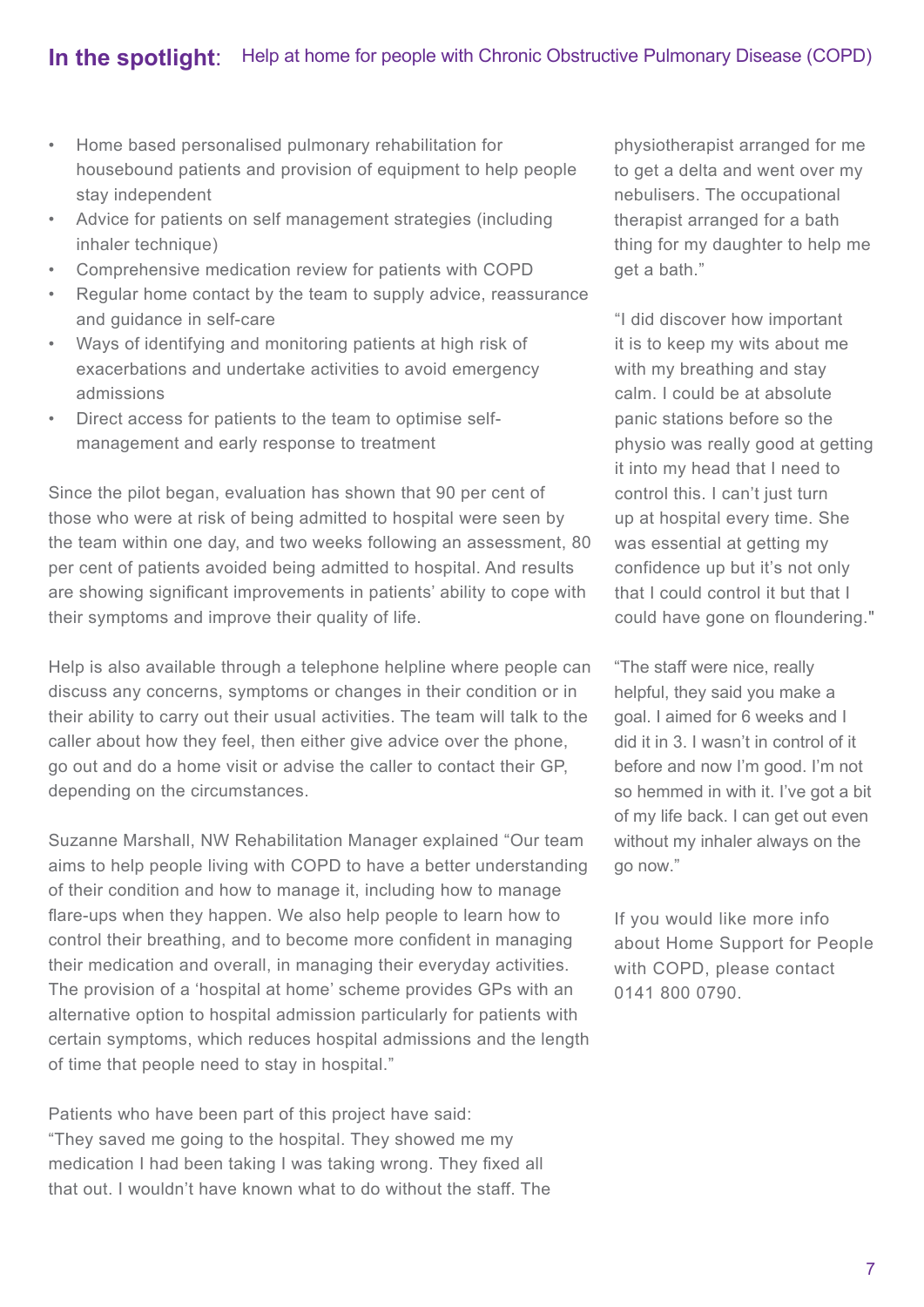### Joined-up leadership



A range of events have been taking place over the summer to develop an integrated approach to leadership across our Partnership. These include **'Leadership Conversation Events'**, attended by senior managers, shadow Integration Joint Board members and supported by several service managers across the city within each care group topic. The events will run through until December and aim to:

- Improve our knowledge and understanding of the broad range of services provided, the challenges and problems they face
- Ensure senior managers are equipped to challenge each other, think differently, while working constructively and effectively
- Improve partnership working to prepare for the challenges that lie ahead.

A series of Engagement and Information Events are also taking place to support Band 9 Social Work Managers and AFC Band 8/ Service Managers in Health to:

- Get an update on Integration and how the Partnership is developing
- Match thoughts about our vision with ways to implement services
- Understand the whole system approach being developed.

Look out for more information on [events on the website](http://www.glasgow.gov.uk/index.aspx?articleid=15631).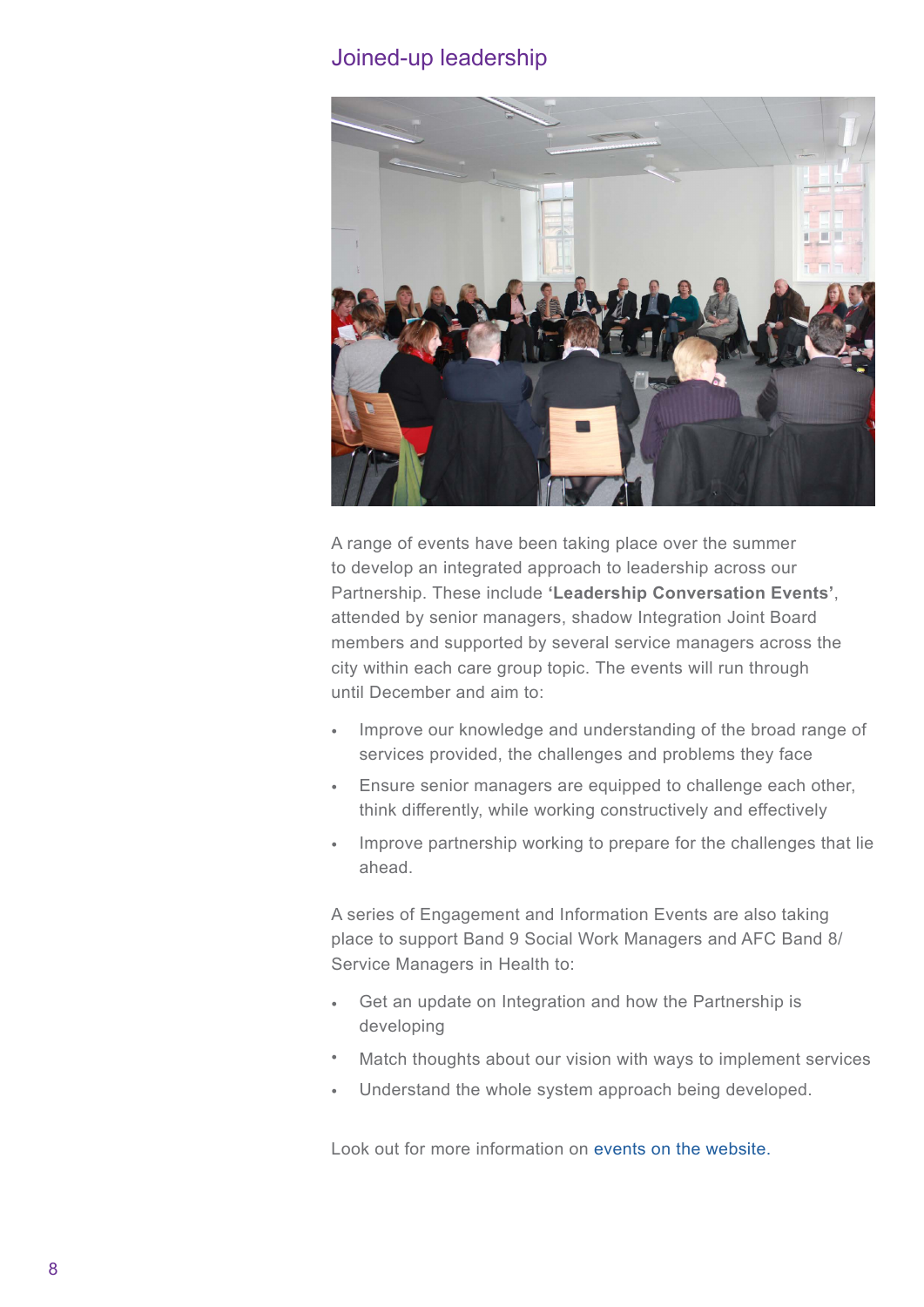# <span id="page-8-0"></span>What integration means to me

By local community activist Ann Souter from Easterhouse, Chair of the North East Public Partnership Forum (PPF) and a member of the Shadow Integration Joint Board.



I strongly believe that the main priority for integration is to develop strong locality planning arrangements that offer a real opportunity for local people to become much more involved in designing and developing services that meet the needs and requirements of their own communities.